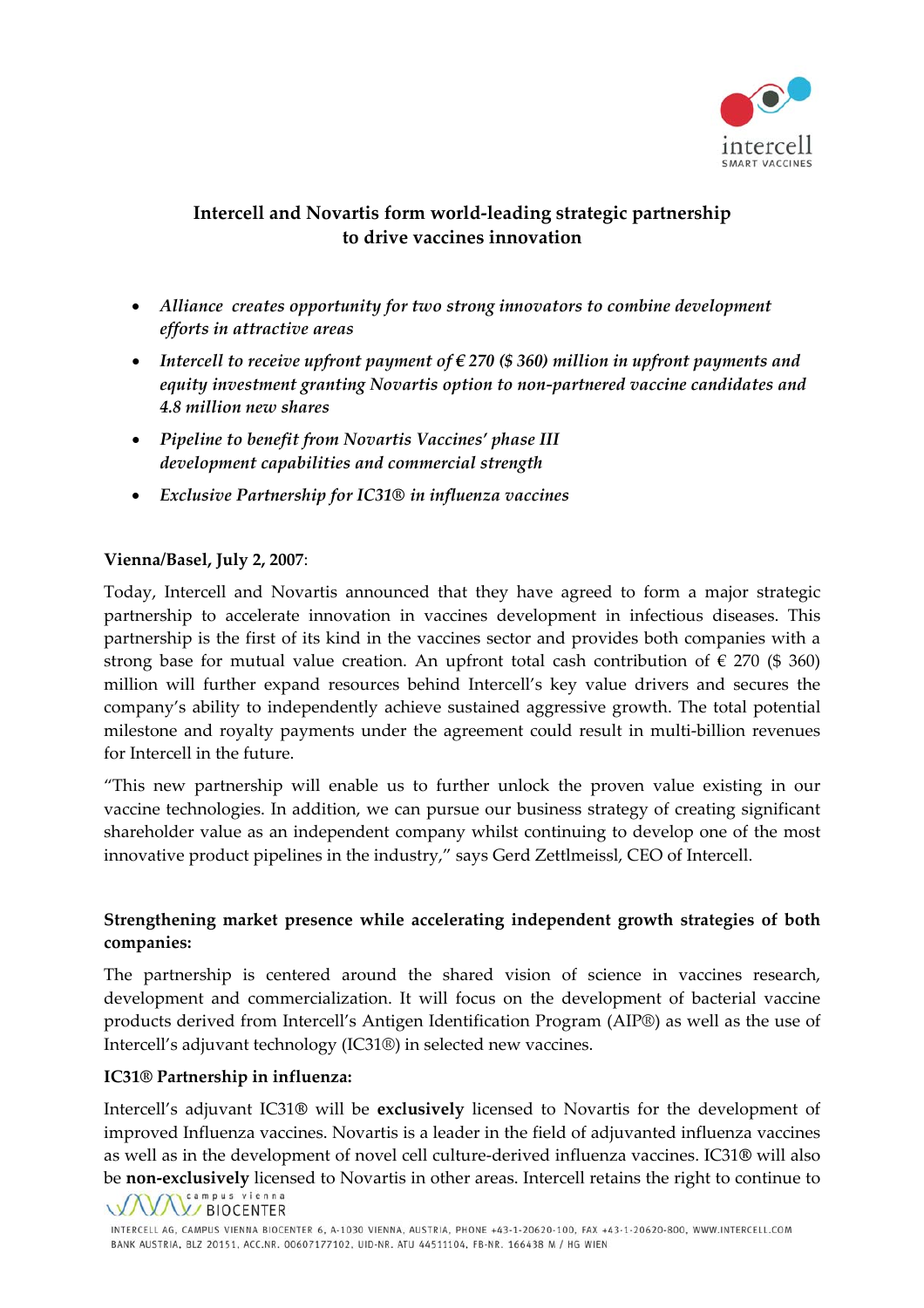

enter into partnerships for IC31® with third parties in infectious diseases, cancer, allergies, and other indications.

#### **AIP® Derived Vaccine Partnership allows Co‐Development or Licensing**

As a result of this partnership, Novartis obtains opt-in rights for the development, manufacturing and commercialization of Intercell's non‐partnered novel vaccine targets after the completion of Phase II clinical trials (or earlier at Novartis's election). Intercell retains the right to choose between a co-development/profit sharing or a licensing arrangement on predefined milestone and royalty payments for products that Novartis takes forward. The alliance does not affect Intercell's products and product candidates currently partnered with other companies.

#### **Leading HCV Vaccine franchise:**

The partnership includes a co-development and profit sharing arrangement to bring together both companies' programs in the field of therapeutic Hepatitis C vaccines with the aim to expand their combined leadership in this field.

#### **Summary of Transaction Highlights:**

- $\in$  120 (\$160) million upfront license and option fees
- $\epsilon$  150 million (\$200) cash contribution through subscription of of 4.8 million new shares, allowing Intercell to maintain full strategic flexibility. This will increase Novartis' equity stake from 6.1% current to 16.2% ‐ without any controlling rights. The new shares will be issued at a price of  $\epsilon$  31.25 (\$41,8) per share. This represents a 30% premium to the last closing price.
- An **exclusive** license for development of Intercell's IC31**®** adjuvant in novel influenza vaccines with milestones up to approx.  $\in$  100 (\$ 134) million during the development period and double‐digit royalty rates tied to sales performance. In addition, Intercell will receive  $\epsilon$  30 to  $\epsilon$  60 (\$40 -\$80) million during the development period in upfront and milestones plus up to high single‐digit royalties, tied to sales performance for **each** future license for IC31**®** in selected areas.
- Intercell retains the right at its election either to profit-share with Novartis on, or to receive potential milestones of  $\epsilon$  120 (\$ 150) million after Phase II for the remaining development period and solid double‐digit royalties tied to sales‐performance, for each product for which Novartis opts in.

"We are pleased to be partnering with a company such as Intercell which shares our vision of science in vaccines R&D, and is widely viewed as having one of the most innovative pipelines in the industry" said Joerg Reinhardt, CEO of Novartis Vaccines and Diagnostics. "We look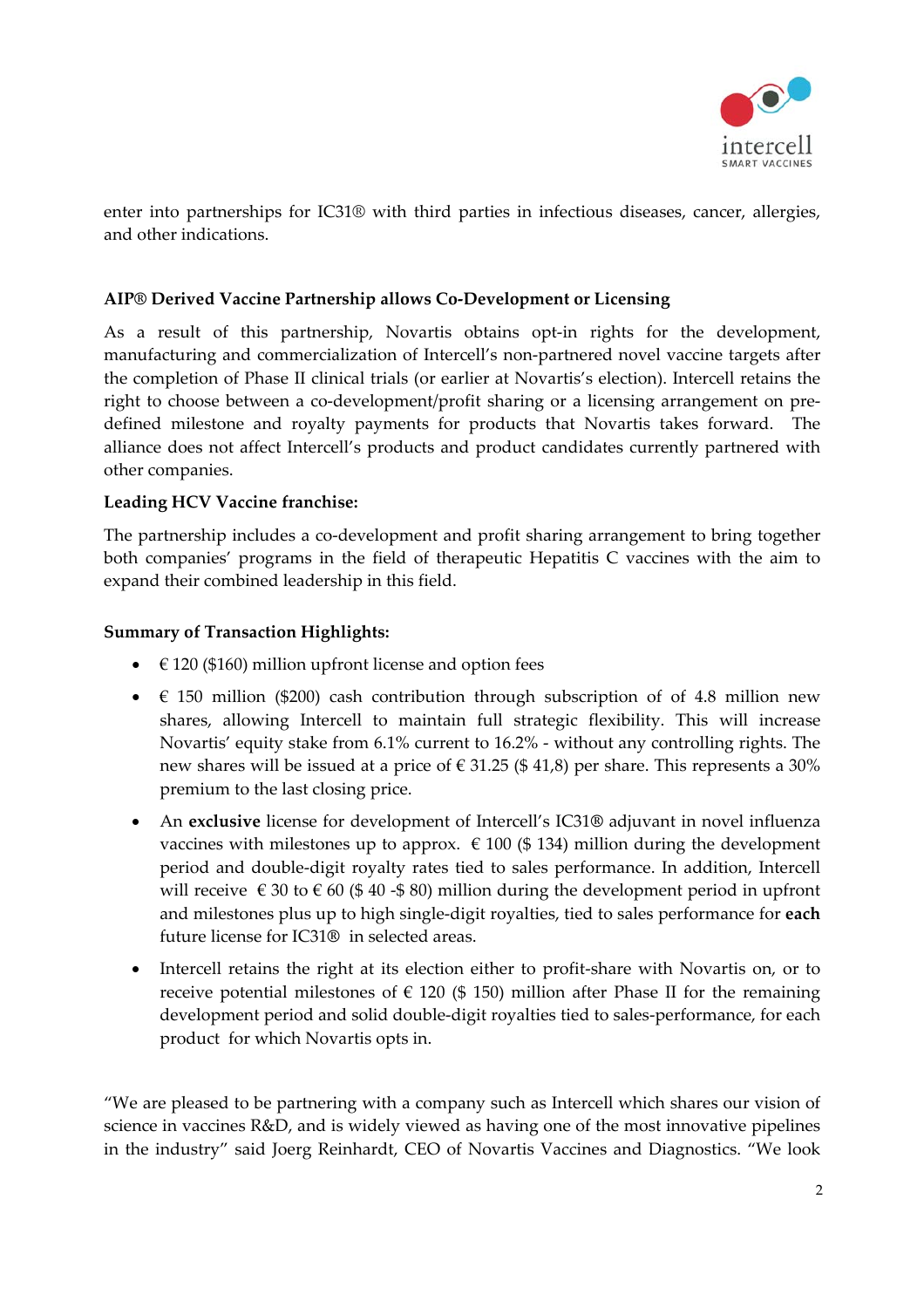

forward to leveraging the Novartis development, manufacturing and commercialization expertise to help realize the full market potential of Intercell's vaccine candidates."

Consummation of the transaction is subject to Hart‐Scott‐Rodino Act clearance under U.S. law.

#### **About Intercell's Antigen Identification Program (AIP®)**

Intercell's Antigen Identification Program® identifies novel antigens from a variety of pathogens. Intercell focuses on those antigens that are believed to induce the strongest response from the human immune system, thus providing a viable basis for the further potential development of novel and more powerful prophylactic and therapeutic vaccines and antibody treatments. Through the AIP®, a large number of novel antigens relating to a wide variety of infectious diseases have been successfully identified. In addition, certain product candidates identified are currently partnered with either sanofi pasteur, or Merck & Co., Inc., while others form the basis for development projects that are planned to be either developed in‐house or partnered with third parties.

#### **About IC31®**

**Adjuvants** enhance the effectiveness of vaccines. Existing adjuvants on the market induce antibodies but no or little T‐cell immunity.

**IC31®** is an adjuvant inducing both T‐cell and B‐cell responses with a unique synthetic formulation which combines the immunostimulating properties of an anti-microbial peptide, KLK, and an immunostimulatory oligodeoxynucleotide, ODN1a. The two-component solution can be simply mixed with antigens, no conjugation is required.

Intercell currently has IC31® collaborations with a number of global vaccine companies, as well as small biotechs. These collaborations include - amongst others - a Tuberculosis vaccine partnered with the Danish Statens Serum Institut, which has successfully concluded Phase I clinical trials. As has already been previously seen in a variety of animal models, IC31® demonstrated an outstanding profile to stimulate a strong T‐cell immune response in humans in this clinical trial.

# **About Influenza**

The flu is a contagious respiratory illness caused by influenza viruses. The infection usually lasts for about a week. It is characterized by the sudden onset of high fever, myalgia, headache and severe malaise, non‐productive cough, sore throat, and rhinitis. Between 1918 and 1919, the "Spanish Flu" killed more people in the world‐wide pandemic than the First World War did.

Influenza viruses cause disease among all age groups. Rates of infection are highest among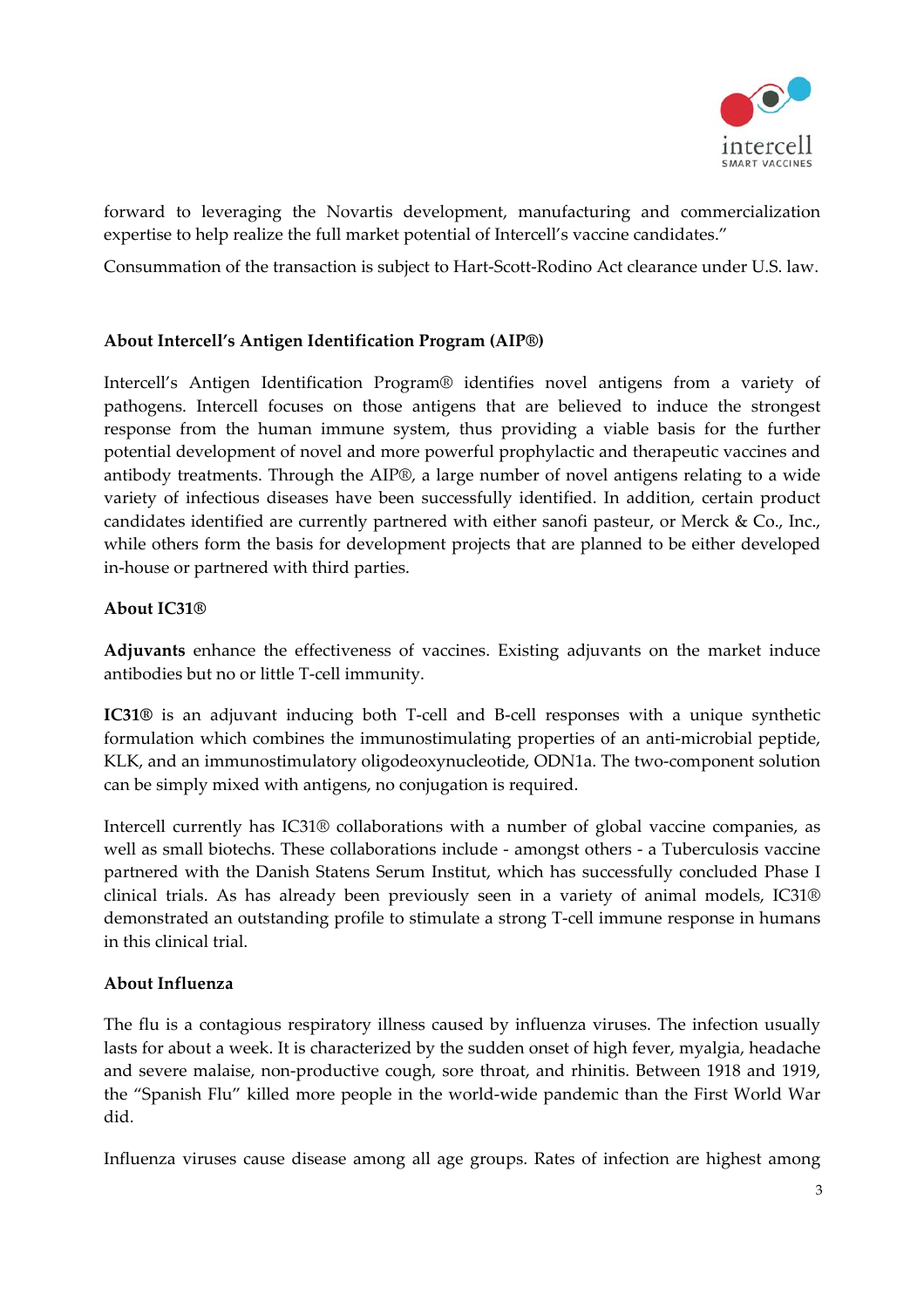

children, but rates of serious illness and death are highest among persons aged >65 years and children aged <2 years. Influenza rapidly spreads around the world in seasonal epidemics and imposes a considerable economic burden in the form of hospital and other health care costs, as well as a loss of productivity.

In annual influenza epidemics 5‐15% of the population are affected with upper respiratory tract infections. Hospitalization and deaths mainly occur in high‐risk groups. Although difficult to assess, these annual epidemics are thought to result in between three to five million cases of severe illness and between 250,000 and 500,000 deaths every year around the world.

Vaccination is the principal measure for preventing influenza and reducing the impact of epidemics. The currently available, mostly not adjuvanted vaccine products have a suboptimal efficacy profile, especially in the population groups with the highest disease burden (elderly and infants). Furthermore, these vaccines only offer limited cross-protection against other influenza strains, with no or low T‐cell responses. Due to these limitations, novel vaccines with improved efficacy and T‐cell immunity are needed.

# **About Hepatitis C:**

HCV is a major cause of chronic liver disease, including cirrhosis and liver cancer. According to the World Health Organization (WHO), approximately 170 million people are chronic HCV carriers (3% of the world's population) worldwide, including about 10 million Europeans, 3.9 million Americans and 2 million Japanese. 35,000 new infections occur in the United States alone each year. The substantial unmet medical need is underscored by the fact that each year 8,000 to 10,000 deaths and 1,000 liver transplantations in the United States are due to HCV.

Currently, there is no vaccine or immunotherapy against Hepatitis C and the infection can only be treated with a combination of Interferon and Ribavirin – a long‐term therapy with limited efficacy and substantial side effects. It also gives rise to high treatment costs for patients. In 2002, worldwide sales of HCV drugs totaled at around EUR 2.8 billion, and demand has since grown significantly.

#### **About Intercell AG:**

Intercell AG is a growing biotechnology company which focuses on the design and development of novel vaccines for the prevention and treatment of infectious diseases with substantial unmet medical need. The Company develops antigens and immunizers (adjuvants) which are derived from its proprietary technology platforms, and has in-house GMP manufacturing capability. Based on these technologies, Intercell has strategic partnerships with a number of global pharmaceutical companies, including **Novartis, Merck & Co., Inc, sanofi pasteur, Kirin, Wyeth, and the Statens Serum Institut.** 

The company's leading product, a prophylactic vaccine against Japanese Encephalitis has successfully concluded pivotal Phase III clinical trials. The regulatory process towards a